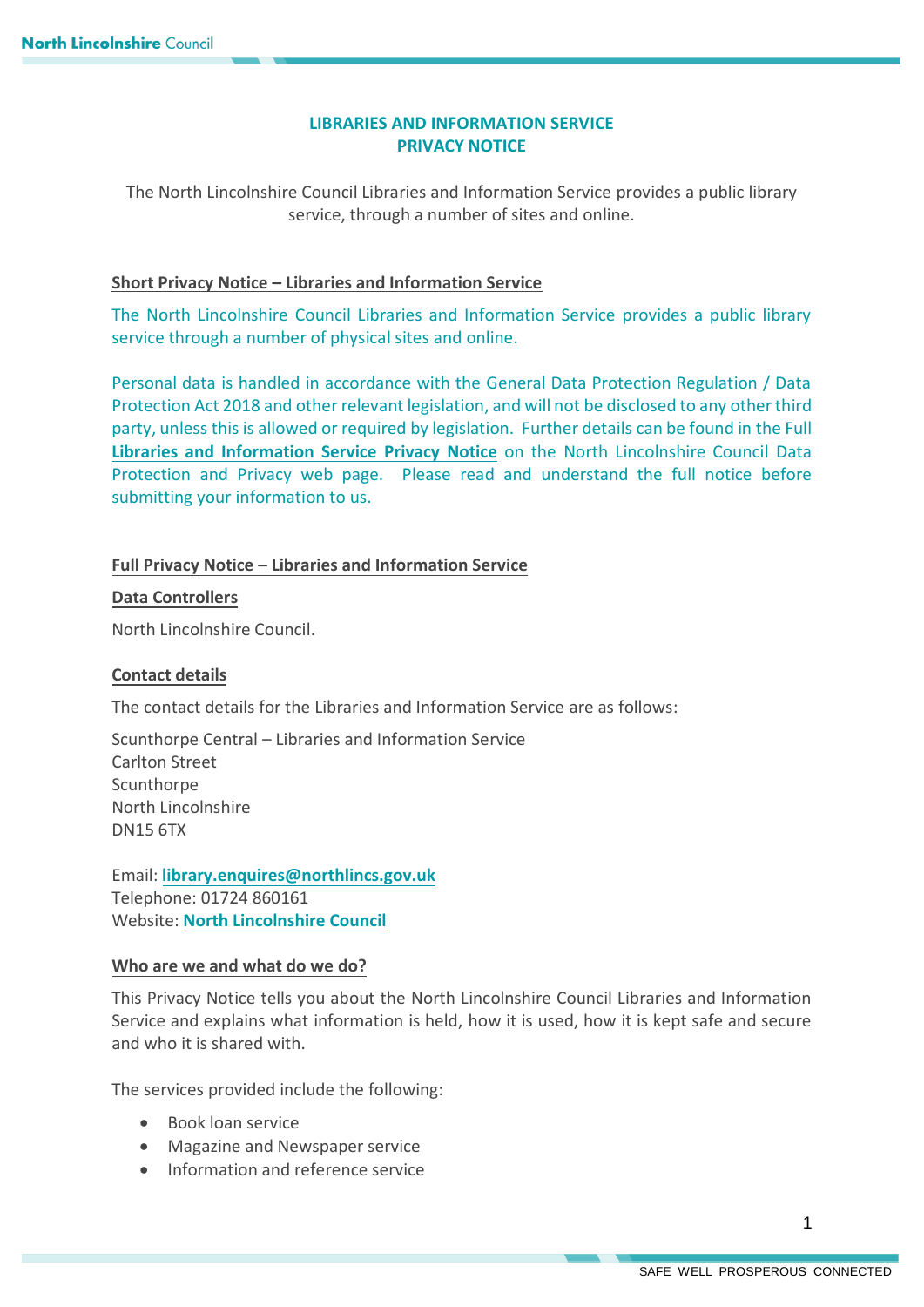- Wifi Internet service
- Public Access Computer Network
- Local History service
- Home Library service
- Book Clubs
- Mobile Library Service
- Community engagement through groups
- **•** Group Dwellings service

## **The purpose of this notice**

The purpose of this notice is to inform you how the Libraries and Information Service works in relation to personal information to explain the type of personal information held, how the information is used, how it is kept safe and secure, and who it is shared with.

## **What do we mean by personal confidential data?**

Personal data relates to living persons and is information that can be used to identify an individual such as name, address and email address, and identification number. It also covers information which on its own does not identify someone, but could identify them if put together with other information.

## **What data do we have?**

The personal data collected includes:

- Name
- Address
- Date of birth
- **Email address**
- Telephone Number
- **•** Gender
- Visual images

We currently collect and process the following special category personal data:

- Ethnicity
- Information about physical and/or mental health.

#### **What do we do with the data we have?**

We use the data to:

- To process and manage your library memberships
- To create a user account for the loaning of Library resources and a record of what is borrowed
- To provide specialist services, such as services for the visually impaired
- To provide a mobile Library Service
- To administer and support book groups
- To provide educational or other Library Service programmes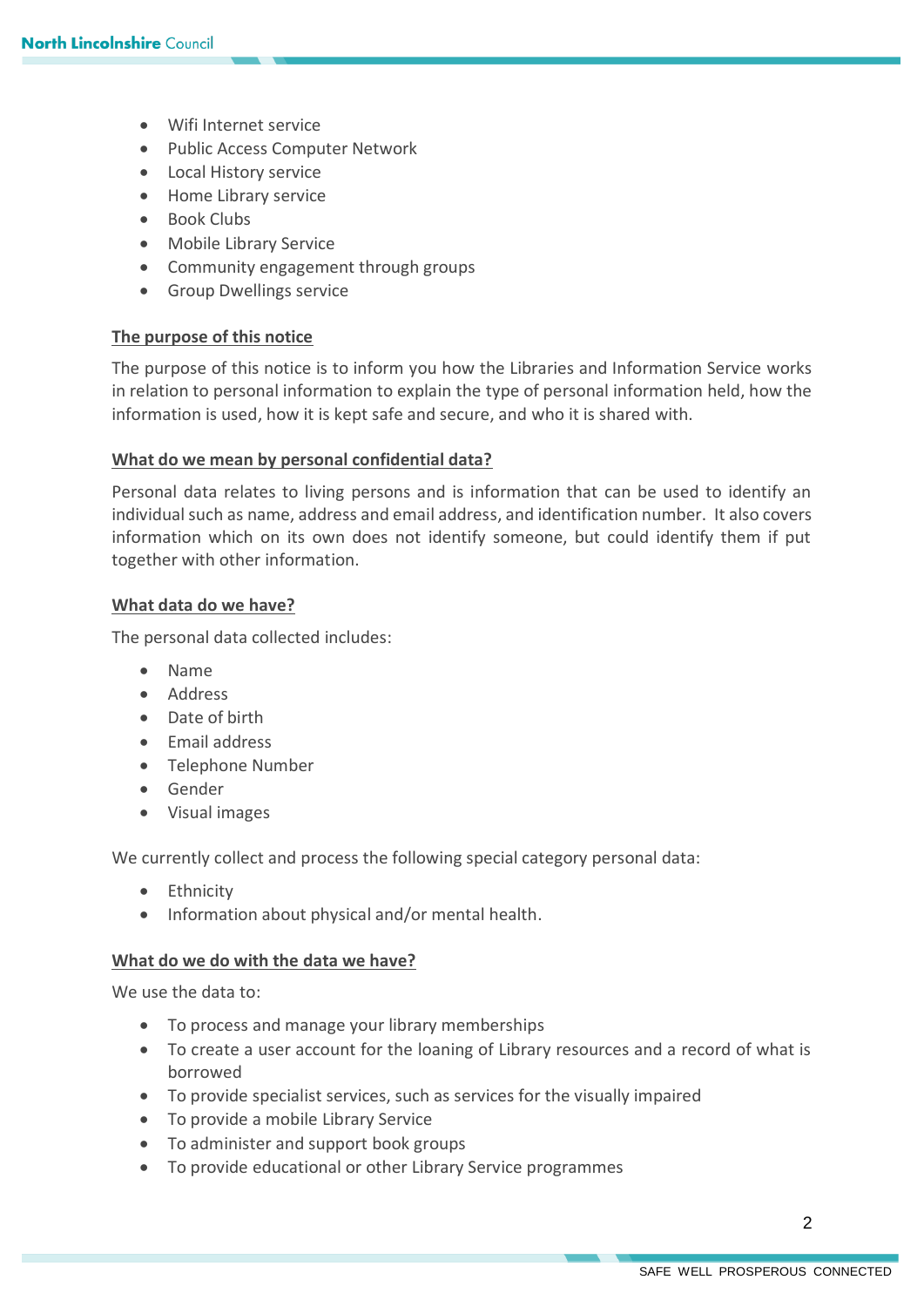- To manage and monitor access to the internet via Library computers.
- To receive payments or make refunds in relation to chargeable services
- To send marketing or communication information to promote the library service
- To communicate with you to remind when books or other resources need returning or the borrowing renewing
- To produce and analyse statistics to monitor and improve the service.

Where possible we use anonymised data for service planning, reports and statistics.

#### **Who do we share your data with?**

We may share your personal information with organisations such as:

• Other council teams.

Please note that we will only share information when necessary and when the law allows or requires us to, and we will only share the minimum amount of information. An example of when we might share information is in connection with the prevention and detection of crime or where we have reason to believe a child, young person or vulnerable adult is at risk of harm.

# **How do we get your personal data and why do we have it?**

We collect your personal information when you sign up for a library service, use a library service and when you take part a group or event.

The lawful bases we are relying on to process personal data is:

- (a) Performance of a Contract Article  $6(1)(b)$  where you have entered into an agreement for a service from the library service.
- (b) Consent Article  $6(1)(a)$  for sending out communication and marketing information about the library service.
- (c) Public Interest or Exercise of Official Authority Article  $6(1)(e)$  for the production of analysis information and providing services such as educational and other programmes, public internet access and the mobile Library Service. The relevant legislation includes the Public Libraries and Museums Act 1964 and the Localism Act 2011.

The lawful basis we are relying on to process special category personal data is:

(a) Substantial Public Interest – Article  $9(2)(g)$  – for the provision of specialist services, such as those for the visually impaired and the analysis of services.

When this lawful basis is relied upon we also have to identify which condition of Part 2, Schedule 1 of the Data Protection Act 2018 we are relying upon. In this instance this is Condition 6 – Statutory and Government Purposes. The relevant legislation includes the Care Act 2014, the Public Libraries and Museums Act 1964 and the Equality Act 2010.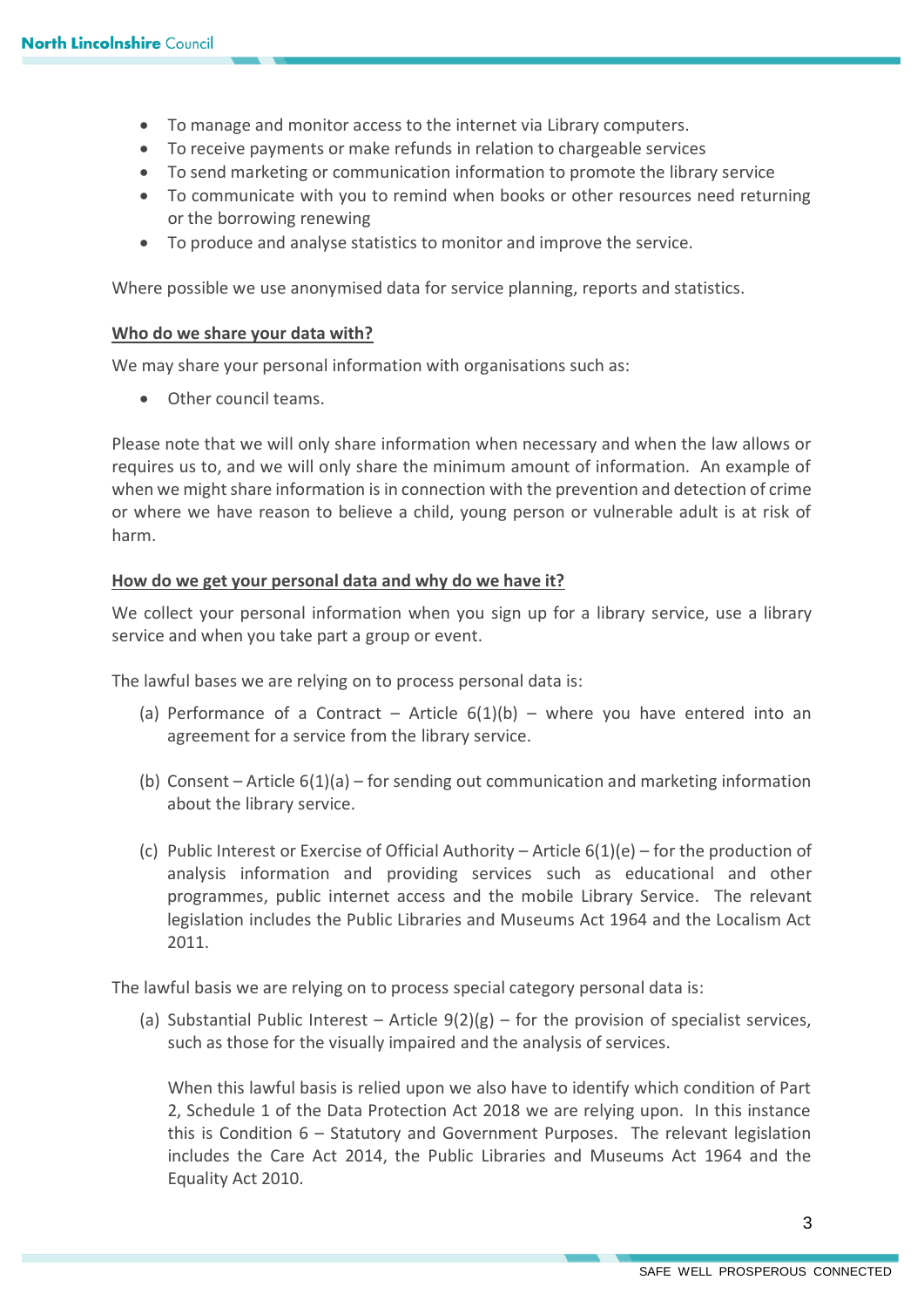Please note that we will not process your personal data for a purpose that is incompatible with the reason it was collected for unless this is allowed or required by law.

## **Can I withdraw my consent?**

You have the right to withdraw consent for the processing of any personal data that has been collected and used on the basis of consent. Therefore you can withdraw your consent for receiving communications promoting the Library Service.

## **How do we store your information and for how long?**

Our employees have contractual obligations of confidentiality, enforceable through disciplinary procedures and receive appropriate training on confidentiality and other aspects of Information Governance.

We take organisational and technical measures to ensure the information we hold is secure – such as using secure locations, restricting access to authorised personnel and protecting personal and confidential information held electronically. We only exchange personal confidential information using secure methods, such as encrypted email.

Your personal data is retained in accordance with national guidance and our legal obligations. Generally in this instance your information is retained for 1 to 6 years, with retention varying depending on the process. We will retain information related to sending you communications that promote the library service until you tell us you no longer want to receive them.

#### **Your Data Protection Rights**

Under Data Protection law, you have rights including:

- **Your right of access -** to ask us for copies of your personal information.
- **Your right to rectification -** to ask us to rectify information you think is inaccurate. You also have the right to ask us to complete information you think is incomplete.
- **Your right to erasure -** to ask us to erase your personal information in certain circumstances.
- **Your right to restriction of processing -** to ask us to restrict the processing of your information in certain circumstances.
- **Your right to object to processing -** to object to the processing of your personal data in certain circumstances.
- **Your right to data portability -** to ask that we transfer the information you gave us to another organisation, or to you, in certain circumstances.

You are not required to pay any charge for exercising your rights. If you make a request, we have one month to respond to you.

Please contact us at **[customerservice@northlincs.gov.uk](mailto:customerservice@northlincs.gov.uk)**, 01724 297000 or North Lincolnshire Council, Church Square House, 30 – 40 High Street, Scunthorpe, DN 15 6NL if you wish to make a request.